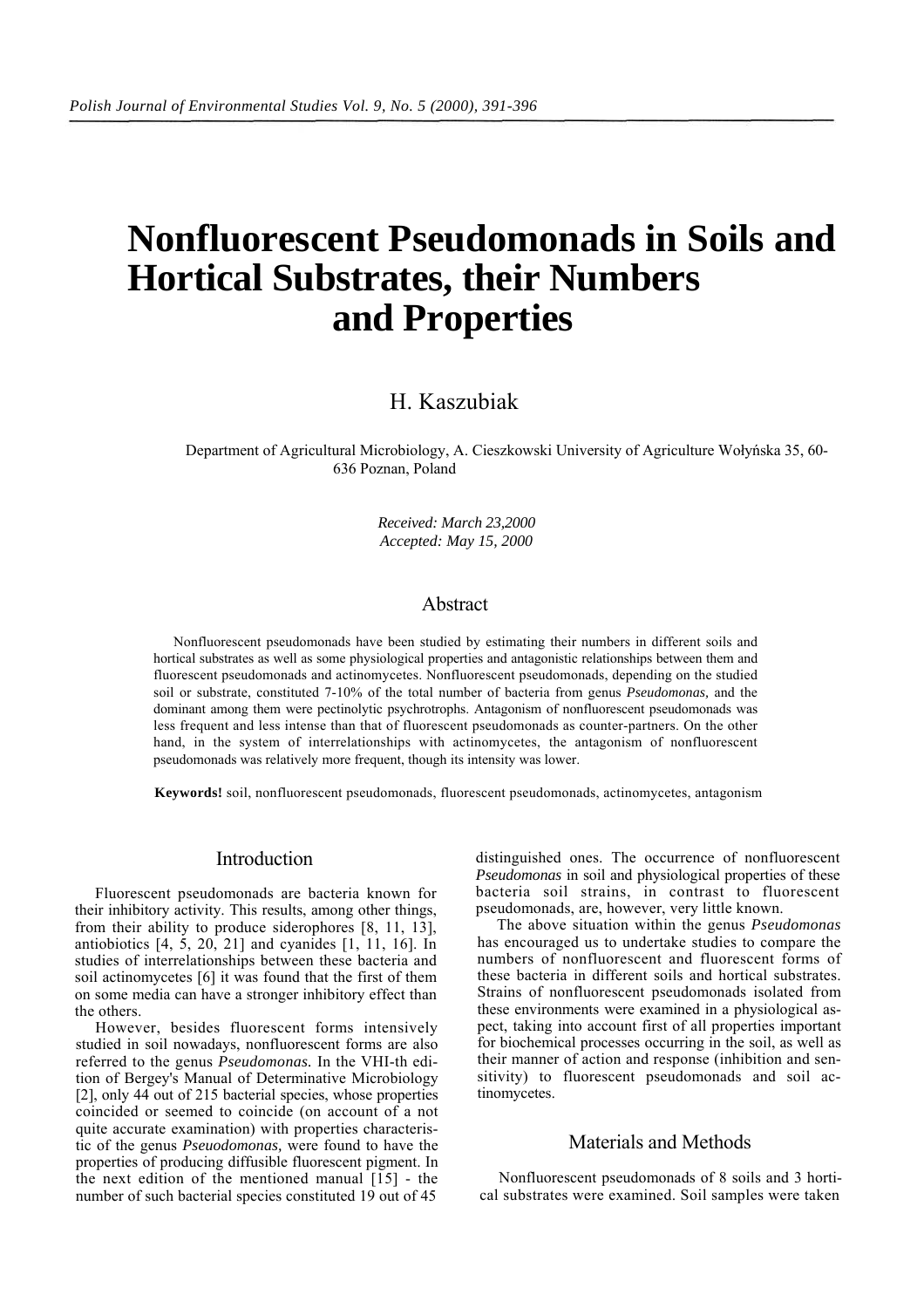from the plough layer (0-20 cm). Hortical substrates were commercial articles. To obtain the isolates of pseudomonads serial dilutions of the tested material were made in 0.5% peptone [23] and a selective Grant-Holt's agar medium [3] was spread with 0.1 ml portion of each dilution and incubated at 30°C for 30 h. That medium was trypticase soil agar (TSA) with the addition of 9 mg of basic fuchsin, 100 mg cycloheximide, 140 mg TTC, 10 mg nitrofurantoin and 23 mg nalidixic acid and of final pH 7.2.

The number of bacterial colonies grown up on the plates with that selective medium was recognized as the total number of pseudomonads. To distinguish nonfluorescent from fluorescent forms, bacteria from 100 randomly selected colonies in each experimental combination were transferred onto King's B medium [8] and after 3 days of culture at 30°C examined for the lack of fluorescence under a source of ultraviolet light. The nonfluorescent bacteria were grown in pure cultures and subjected to further tests. Only those strains, which were motile, gram-negative slender rods, oxidase and catalase positive, forming no chains, flocks and pleomorphic forms, not growing at pH 4.5 and growing in the presence of 0.1% triphenyl tetrazolium chloride were recognized as nonfluorescent pseudomonads. Their portion in the whole community of pseudomonads was calculated by a comparison of their number with that of fluorescent strains.

Using the above technique, 68 nonfluorescent *Pseudomonas* strains were isolated in pure cultures. All these strains were examined for the ability to grow at temperature of 4°C after 7 days and at 42°C after 48 hours (King's B medium), the ability to decompose starch (on starch-broth medium), pectins [9], lipids [22] and proteins (on gelatine medium). They were also examined for heterotrophic nitrification  $[14]$ , NO<sub>3</sub> reduction to  $NO<sub>2</sub>$  (Griess reagent) and gas reduction (bubbles production on nitrate medium, no reaction with Griess reagent after Zn reagent application) as well as for cyanide production on King's B medium enriched with glycine and FeCl<sub>3</sub> [16].

Studies on the phenomenon of antagonism and sensi-

tivity were performed with 20 nonfluorescent strains randomly selected among all isolates, with 20 strains of fluorescent pseudomonads and with 19 strains of soil actinomycetes.

Some fluorescent pseudomonads and all actinomycetes were previously described by us [6]. The remaining fluorescent pseudomonads were freshly isolated from the soil treated with impact fungicide [7]. Identification with the use of the API 2ONE numerical test has classified them to the species *Pseudomonas fluorescens,*  but they significantly differed from one another by physiological properties, which made some of them similar to representatives of the species *Pseudomonas aureofaciens.-*

All strains were maintained and proliferated to obtain an inoculum on Burkholder's medium containing  $g/dm<sup>3</sup>$ of extract from 300 g of peeled potatoes: NaHPO<sub>4</sub> x 12 H3O, 2; sodium nitrate, 10; dl-asparganine, 1.0; bactopeptone, 5; dextrose, 6; agar, 15 g. The pH was adjusted to 7.0.

Inhibitory activity was determined by the conventional streak method. The media applied in this test had a composition, which on the basis of our previous investigations [6], could be recognized as optimal for manifestation of inhibitory properties of the studied microorganisms. Pridham-Gotllieb's medium [19] (PGM) and King's B medium [8] (KBM) were simultaneously used for both fluorescent and nonfluorescent pseudomonads, while potato-dextrose agar medium (PDA) was used for actinomycetes.

The inocula were prepared from a 24-h culture of pseudomonads and a 7-day culture of actinomycetes. Indicator microorganisms were perpendicularly inoculated to a 2- or 5-day old streak growth of the strain examined for inhibitory activity, depending on whether it was *Pseudomonas or Actinomycetes* strain. Growth-inhibition zones of these indicator strains were measured after 2 and 3 growth days, respectively. The lack of growth at a distance of no less than 3 mm was taken as a positive result.

All the bacteria were grown at 28°C.

| Soil or substrate                                         | Total number of<br>pseudomonads $(10^3/g)$ dry<br>wt of soil) | % of nonfluorescent<br>pseudomonads |
|-----------------------------------------------------------|---------------------------------------------------------------|-------------------------------------|
| Muck                                                      | 40                                                            |                                     |
| Black earth                                               | 37                                                            |                                     |
| Loamy soil                                                | 28                                                            |                                     |
| Loose sand                                                | 13                                                            | 10                                  |
| Loose sand treated with "Impact" Fungicide*               | 58                                                            |                                     |
| Loose sand treated with "Zaprawa nasienna" seed dressing* | 47                                                            |                                     |
| Loose sand treated with "Dithane" fungicide*              | 34                                                            |                                     |
| Garden soil manured with compost                          | 138                                                           | 10                                  |
| Peaty - bark substrate                                    | 72                                                            |                                     |
| "Seedling – soil" substrate                               | 47                                                            |                                     |
| "Palm soil" substrate                                     |                                                               |                                     |

Table 1. Occurence of nonfluorescent forms in pseudomonads communities of various soils and hortical substrates.

\* Soil samples incubated for 14 days with 100 mg fungicide per kg dry wt.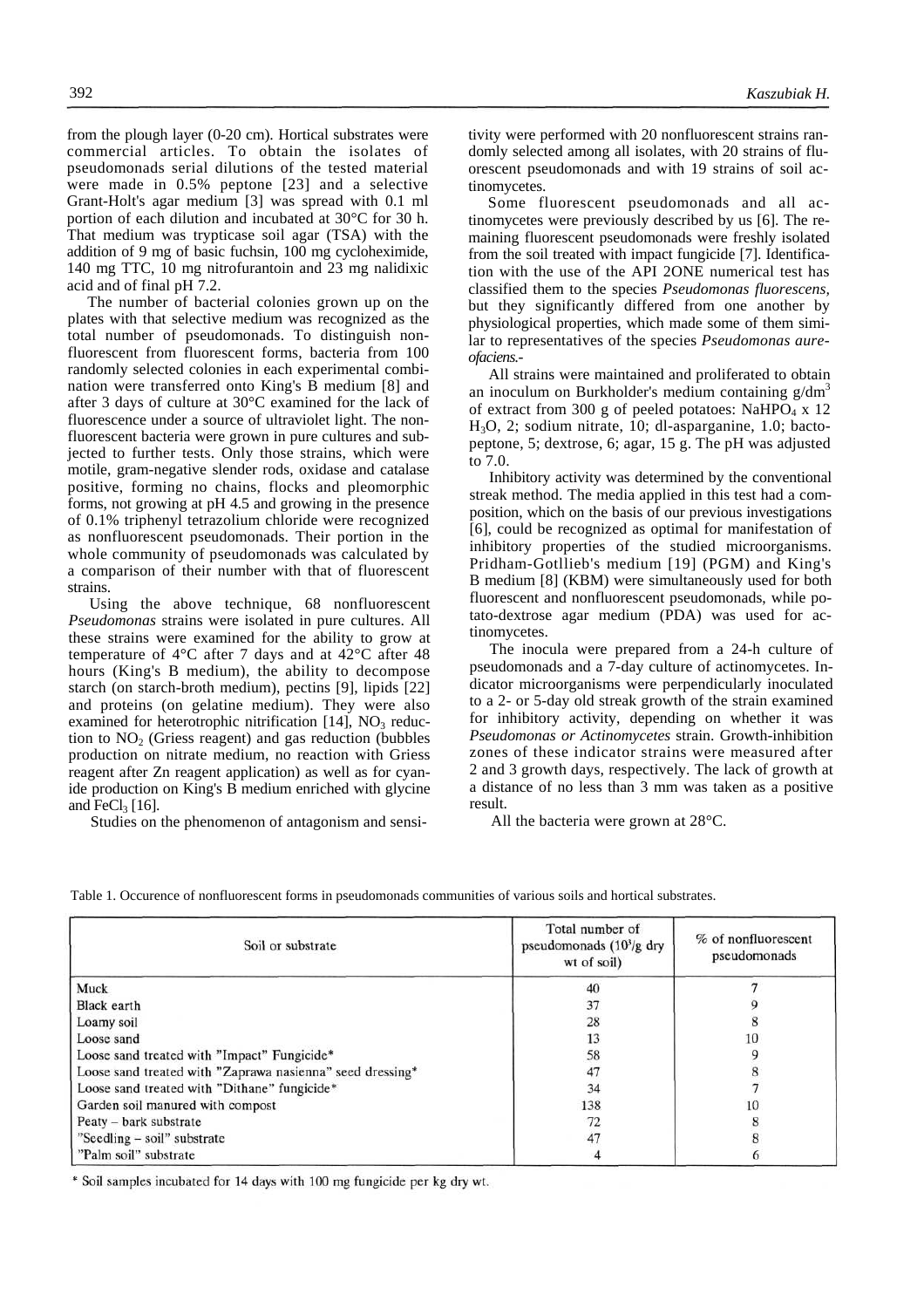|  |  |  |  |  |  |  |  | Table 2. Some characteristics of 68 isolated strains of nonfluorescent pseudomonads. |
|--|--|--|--|--|--|--|--|--------------------------------------------------------------------------------------|
|--|--|--|--|--|--|--|--|--------------------------------------------------------------------------------------|

|                                | Number of<br><b>PUTCH HIMPING</b> |                |                            |  |  |  |  |
|--------------------------------|-----------------------------------|----------------|----------------------------|--|--|--|--|
| Charactristics                 | typical positive reactions        | weak reactions | typical negative reactions |  |  |  |  |
| Optimal growth at 28°C, 2 days | 68                                |                | 68                         |  |  |  |  |
| Growth at 4°C, 6 days          | 52                                |                | 10                         |  |  |  |  |
| Groth at 41°C, 2 days          |                                   |                | 65                         |  |  |  |  |
| Acid produced from glucose     |                                   |                | 65                         |  |  |  |  |
| Starch hydrolysis              |                                   |                | 53                         |  |  |  |  |
| Pectin hydrolysis              | 49                                |                |                            |  |  |  |  |
| Lipase (Tween 80 hydrolysis)   |                                   |                | 68                         |  |  |  |  |
| Gelatin hydrolysis             | 27                                |                | 38                         |  |  |  |  |
| $NO3$ reduction only to $NO2$  | 26                                |                | 39                         |  |  |  |  |
| Denitrification                | $20^{\circ}$                      |                | 46                         |  |  |  |  |
| Heterotrophic nitrification    |                                   |                | 68                         |  |  |  |  |
| <b>Cyanide</b> formation       |                                   | 12             | 47                         |  |  |  |  |

Table 3. Antagonism and sensitivity of 20 nonfluorescent to 20 fluorescent pseudomonads growing on Pridham - Gottlieb's medium (PGM) and King's B medium (KBM).

|                                                                          |                           |                           |                  | Antagonism       |                         |                  |                                                  |                          |                           |                          | Sensitivity                                   |                   |                   |                |                   |  |
|--------------------------------------------------------------------------|---------------------------|---------------------------|------------------|------------------|-------------------------|------------------|--------------------------------------------------|--------------------------|---------------------------|--------------------------|-----------------------------------------------|-------------------|-------------------|----------------|-------------------|--|
|                                                                          |                           | Number of                 |                  |                  | Inhibition zone (in mm) |                  |                                                  |                          |                           |                          | Inhibition zone (in mm)*                      |                   |                   |                |                   |  |
| inhibited<br>Strains of<br>fluorescent<br>pseudomonads<br>nonfluorescent |                           |                           |                  | Range            | Average                 |                  | Number of inhibitory fluorescent<br>pseudomonads |                          |                           |                          | Range                                         |                   | Average           |                |                   |  |
| pseudomonads                                                             | Total<br>on<br><b>PGM</b> | Total<br>on<br><b>KBM</b> | On<br><b>PGM</b> | On<br><b>KBM</b> | On<br><b>PGM</b>        | On<br><b>KBM</b> | Total<br>on<br><b>PGM</b>                        | Only<br>on<br><b>PGM</b> | Total<br>on<br><b>KBM</b> | Only<br>on<br><b>KBM</b> | Both<br>on<br><b>PGM</b><br>and<br><b>KBM</b> | For<br><b>PGM</b> | For<br><b>KBM</b> | For<br>PGM     | For<br><b>KBM</b> |  |
| 1N                                                                       | 4                         | $\bf{0}$                  | $3 - 6$          | $\mathbf{0}$     | $\overline{4}$          | $\bf{0}$         | 16                                               | 9                        | 8                         | $\mathbf{1}$             | 7                                             | $3 - 12$          | $3 - 17$          | 8              | 11                |  |
| 2N                                                                       | 16                        | 0                         | $4 - 12$         | $\bf{0}$         | 8                       | $\bf{0}$         | 18                                               | 11                       | 8                         | $\mathbf{1}$             | 7                                             | $6 - 14$          | $3 - 18$          | 10             | 11                |  |
| 3N                                                                       | $\theta$                  | 0                         | $\theta$         | 0                | $\theta$                | $\bf{0}$         | 16                                               | 1                        | 18                        | 3                        | 15                                            | $4 - 18$          | $3 - 12$          | 8              | 11                |  |
| 4N                                                                       | 6                         | 0                         | $4 - 11$         | 0                | 6                       | $\bf{0}$         | 17                                               | 13                       | 5                         | 1                        | 4                                             | $5 - 15$          | $4 - 17$          | 9              | 13                |  |
| 5N                                                                       | 20                        | $\bf{0}$                  | $4 - 20$         | $\theta$         | 10                      | $\bf{0}$         | 17                                               | 10                       | 8                         | 1                        | 7                                             | $3 - 14$          | $4 - 18$          | 8              | 12                |  |
| 6N                                                                       | 18                        | $\bf{0}$                  | $3 - 20$         | $\bf{0}$         | 9                       | $\bf{0}$         | 15                                               | 11                       | 4                         | $\mathbf{0}$             | 4                                             | $4 - 16$          | $8 - 21$          | 10             | 14                |  |
| 7N                                                                       | 6                         | 0                         | $3 - 7$          | $\bf{0}$         | 5                       | $\bf{0}$         | 14                                               | 10                       | 4                         | $\mathbf{0}$             | 4                                             | $4 - 15$          | $11 - 20$         | 9              | 16                |  |
| 8N                                                                       | 13                        | $\mathbf{0}$              | $5 - 12$         | $\bf{0}$         | 9                       | $\bf{0}$         | 17                                               | 12                       | 5                         | $\Omega$                 | 5                                             | $4 - 14$          | $3 - 20$          | 8              | 12                |  |
| 9N                                                                       | 18                        | $\theta$                  | $3 - 15$         | $\theta$         | 7                       | $\bf{0}$         | 13                                               | $\theta$                 | 20                        | 7                        | 13                                            | $3 - 12$          | $4 - 21$          | 8              | 11                |  |
| 10N                                                                      | 4                         | $\mathbf{0}$              | $3 - 6$          | $\overline{0}$   | 4                       | $\mathbf{0}$     | 3                                                | $\Omega$                 | 17                        | 14                       | 3                                             | $4 - 12$          | $3 - 18$          | 8              | 10                |  |
| 11N                                                                      | 15                        | 0                         | $4 - 13$         | 0                | 8                       | $\mathbf{0}$     | 18                                               | 13                       | 6                         | 1                        | 5                                             | $3 - 14$          | $10-16$           | 9              | 14                |  |
| 12N                                                                      | 0                         | 0                         | $\bf{0}$         | $\theta$         | $\bf{0}$                | $\bf{0}$         | 11                                               | 11                       | 0                         | 0                        | $\bf{0}$                                      | $3 - 11$          | $\bf{0}$          | 5              | $\bf{0}$          |  |
| 13N                                                                      | 0                         | 0                         | $\Omega$         | $\overline{0}$   | $\mathbf{0}$            | $\bf{0}$         | 8                                                | 7                        | 1                         | $\overline{0}$           | $\mathbf{1}$                                  | $3 - 10$          | $3 - 3$           | 5              | 3                 |  |
| 14N                                                                      |                           | $\theta$                  | $3 - 4$          | $\theta$         | 4                       | $\bf{0}$         | 5                                                | 1                        | 14                        | 10                       | $\overline{4}$                                | $3 - 11$          | $3 - 14$          | 6              | 9                 |  |
| 15N                                                                      | 4                         | $\overline{0}$            | $4 - 9$          | $\mathbf{0}$     | 6                       | $\bf{0}$         | 5                                                | 3                        | 5                         | 3                        | $\overline{c}$                                | $3 - 13$          | $4 - 15$          | $\overline{7}$ | 11                |  |
| 16N                                                                      | 20                        | 0                         | $5 - 18$         | $\theta$         | 11                      | 0                | 17                                               | 8                        | 10                        | 1                        | 9                                             | $3 - 14$          | $4 - 16$          | 10             | 10                |  |
| 17N                                                                      | $\overline{2}$            | $\Omega$                  | $4 - 5$          | $\theta$         | 5                       | $\mathbf{0}$     | 13                                               | 6                        | 11                        | 4                        | $\overline{\tau}$                             | $3 - 12$          | $5-13$            | 8              | 11                |  |
| 18N                                                                      | 20                        | $\Omega$                  | $5 - 18$         | $\overline{0}$   | 9                       | $\bf{0}$         | 10                                               | 9                        | $\overline{c}$            | 1                        | $\mathbf{1}$                                  | $3 - 12$          | $6 - 10$          | 8              | 9                 |  |
| 19N                                                                      | 20                        | $\theta$                  | $5-19$           | $\theta$         | 12                      | $\bf{0}$         | 11                                               | 9                        | $\overline{2}$            | $\theta$                 | $\overline{c}$                                | $3 - 13$          | $3 - 11$          | 10             | 6                 |  |
| 20N                                                                      | 14                        | $\Omega$                  | $3 - 12$         | $\bf{0}$         | 6                       | $\bf{0}$         | 15                                               | 4                        | 13                        | $\overline{2}$           | 11                                            | $5 - 15$          | $7 - 19$          | 10             | 13                |  |
| Average                                                                  | 10                        | $\Omega$                  | $3-12$           | $\Omega$         | 6                       | $\bf{0}$         | 13                                               | 7                        | 8                         | 3                        | 6                                             | $4 - 13$          | $5 - 15$          | 8              | 11                |  |

 $*$  Standard deviation  $\pm$  1 mm

### Results and Discussion

In studied soils as well as in hortical substrates the total number of pseudomonads ranged within  $10^3 \text{ - } 10^5/\text{g}$ dry wt of examined material and was mostly of the order of  $10^4$ /g dry wt of examined material (Table 1). These numbers were within the range determined by different authors in non-rhizosphere soils [7, 16, 17, 24].

In the discussed communities of pseudomonads, the fluorescent forms were always predominant in number, irrespective of the kind of soil or hortical substrate. The number of nonfluorescent pseudomonads, despite the abundance of species of these organisms occurring in nature, was hardly of the order of  $10^{3}/g$  dry wt of examined material, except the garden soil manured with compost, where it was of the order of  $10^4/g$  dry wt of examined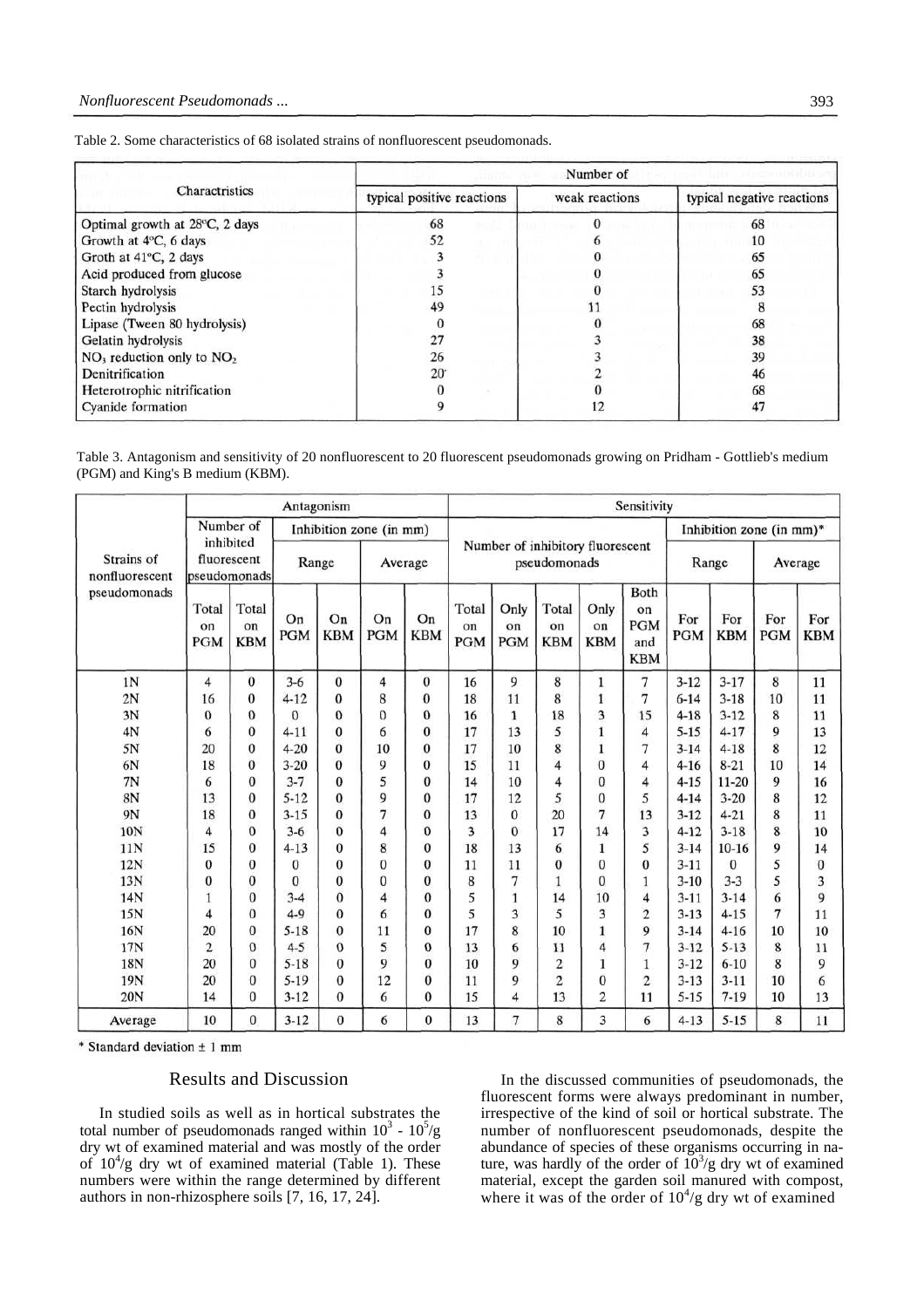material. With such numbers, the nonfluorescent forms constituted only 6-10% of the community of pseudomonads, and their portion, therefore, was small, and more or less equal.

When determining physiological properties of nonfluorescent pseudomonads isolates, it was found that they were mainly psychrotrophs (Table 2). Though an optimal temperature for all isolates was 28°C, only few of them did not grow luxuriantly at 4°C after 6 days.

Despite the fact that all the isolates had oxidative metabiolism, 3 strains produced acid compounds from glucose. Starch decomposers were 22% of strains. Attention is drawn by the frequency of pectinolytic forms, which constituted over 82% of the isolates. No strain was found to have lipolitic properties, whereas half of them hydrolyzed proteins. Nitrates were reduced by *3/4* of strains, either only to  $NO<sub>2</sub>$ , or with production of gas products. However, no ability of heterotrophic nutrification was found. Some strains were cyanogenic, but produced cyanides mostly in trace amounts.

As follows from Table 3, nonfluorescent pseudomonads under suitable conditions may show inhibitory properties towards fluorescent forms of these bacteria. The ability to inhibit their growth was found in cultures on PGM, but did not occur on KBM. On PGM, most nonfluorescent strains (17 out of 20) inhibited fluorescent strains, but the spectrum of that inhibition was differential. Some nonfluorescent strains inhibited only several fluorescent pseudomonads, others - over a dozen or so, or even all of them. The inhibition zones were from 3 to 20 mm wide, on average, of the order of 6 mm.

It might be suggested that the fact that inhibitory properties of nonflurescent pseudomonads were unrevealed in the case of their culture on KBM was caused by  $Fe^{++}$  deficiency in that medium. Different microorganisms require iron for production of antibiotics [11]. Enrichment of KBM in  $Fe^{+++}$  by addition of 15  $\mu$ g FeCyml, however, did not cause the inhibition of fluorescent strain growth by nonfluorescent strains of pseudomonads (not shown). An exception was two nonfluorescent pseudomonads. These were strains N13 and N14, which in 2 and 5 fluorescent strains, respectively, after 24 hours of a joint culture, caused the occurrence of 8 - 10-mm growth-inhibition zones, that being only a delay of growth, which occurred during the further, 2-day incubation.

Although nonfluorescent pseudomonads were inhibitory towards fluorescent strains of these bacteria, they also could be inhibited by them. That sensitivty, in contrast to antagonism, was manifested by all nonfluorescent pseudomonads on PGM. Moreover, the inhibition of their growth was relatively stronger. Particular nonfluorescent strains were inhibited, on average, by more fluorescent strains than those by their counter-partners (13 in comparison to 10). Besides, they were sensitive to all or almost all fluorescent strains, towards which they could be inhibitory (not shown).

Generally speaking, the above results permit the suggestion that in antagonistic interrelationships within pseudomonads, fluorescent forms dominate over nonfluorescent ones. This viewpoint is supported by the statement that fluorescent pseudomonads, unlike nonfluorescent ones, were inhibitory also on KBM, although

in a narrower spectrum than on PGM. Individual nonfluorescent strains on KBM had only several, but not a dozen or so antagonists, each. In most cases these fluorescent pseudomonads, which inhibited a certain nonflorescent strain on KBM, inhibited it also on PGM. Nevertheless, some nonfluorescent strains were inhibited by fluorescent strains only on KBM. Noteworthy is the fact that their growth-inhibition zones were generally wider on KBM than on PGM. These differences could result from the production of a siderophore under these conditions in the form of a yellow-green fluorescent dye. Besides, nonfluorescent pseudomonads could be inhibited by strains from their own group (Table 4). Such inhibitory properties were manifested themselves in the bulk of tested nonfluorescent strains (13 out of 20).

Table 4. Antagonism between nonfluorescent pseudomonads.

|                 | Self<br>inhibition    |                        | Inhibition of other strains |         |  |  |
|-----------------|-----------------------|------------------------|-----------------------------|---------|--|--|
| Strain          | Inhibition<br>zone    | Number<br>of inhibited | Inhibition zone (in mm)*    |         |  |  |
|                 | (in mm) if<br>occurs* | strains                | Range                       | Average |  |  |
| 1N              |                       | $\mathbf{1}$           | $6 - 10$                    | 12      |  |  |
| 2N              | 16                    | 14                     | $5 - 18$                    | 10      |  |  |
| 3N              |                       | $\bf{0}$               |                             |         |  |  |
| 4N              |                       | 9                      | $3-12$                      | 6       |  |  |
| 5N              | 14                    | 14                     | $7 - 17$                    | 13      |  |  |
| 6N              | 11                    | 14                     | $4 - 12$                    | 9       |  |  |
| 7N              | $\overline{4}$        | 11                     | $4 - 12$                    | 8       |  |  |
| 8N              | 11                    | 10                     | $5 - 14$                    | 8       |  |  |
| 9N              | 10                    | 14                     | $3 - 16$                    | 10      |  |  |
| 10N             |                       | $\mathbf{0}$           |                             |         |  |  |
| 11N             | 12                    | 13                     | $5 - 16$                    | 10      |  |  |
| 12N             |                       | $\bf{0}$               |                             |         |  |  |
| 13N             |                       | $\mathbf{1}$           | 8                           | 8       |  |  |
| 14N             |                       | $\bf{0}$               |                             |         |  |  |
| 15N             |                       | 0                      |                             |         |  |  |
| 16N             | 13                    | 15                     | $8 - 25$                    | 13      |  |  |
| 17N             |                       | $\Omega$               |                             |         |  |  |
| 18N             | 8                     | 16                     | $5 - 18$                    | 13      |  |  |
| 19N             | 11                    | 15                     | $6 - 21$                    | 15      |  |  |
| 20 <sub>N</sub> |                       | 4                      | $7 - 13$                    | 10      |  |  |
| Average         | 11                    | 8                      | $5 - 15$                    | 8       |  |  |

\* Standard deviation  $\pm$  1 mm.

These were chiefly the same strains, which were strongly antagonistic to fluorescent pseudomonads. Each of them had a relatively wide antagonistic spectrum, it inhibited the development of most of counter-partners or even all of them. Moreover, the phenomenon of self-inhibition was encountered in 10 out of 13 such strains. Studying antibiotic activity of such a strain using the streak method, it was found that when the agar plates were at first inoculated with it as an inhibitory organism and then, after two days incubation as an indicator organism growth-inhibition zone was observed after further incubation of plates. This zone generally was not smaller than those found in other indicator organisms, different from an inhibitory organism. This showed that inhibitory strains of nonfluorescent pseudomonads do not tolerate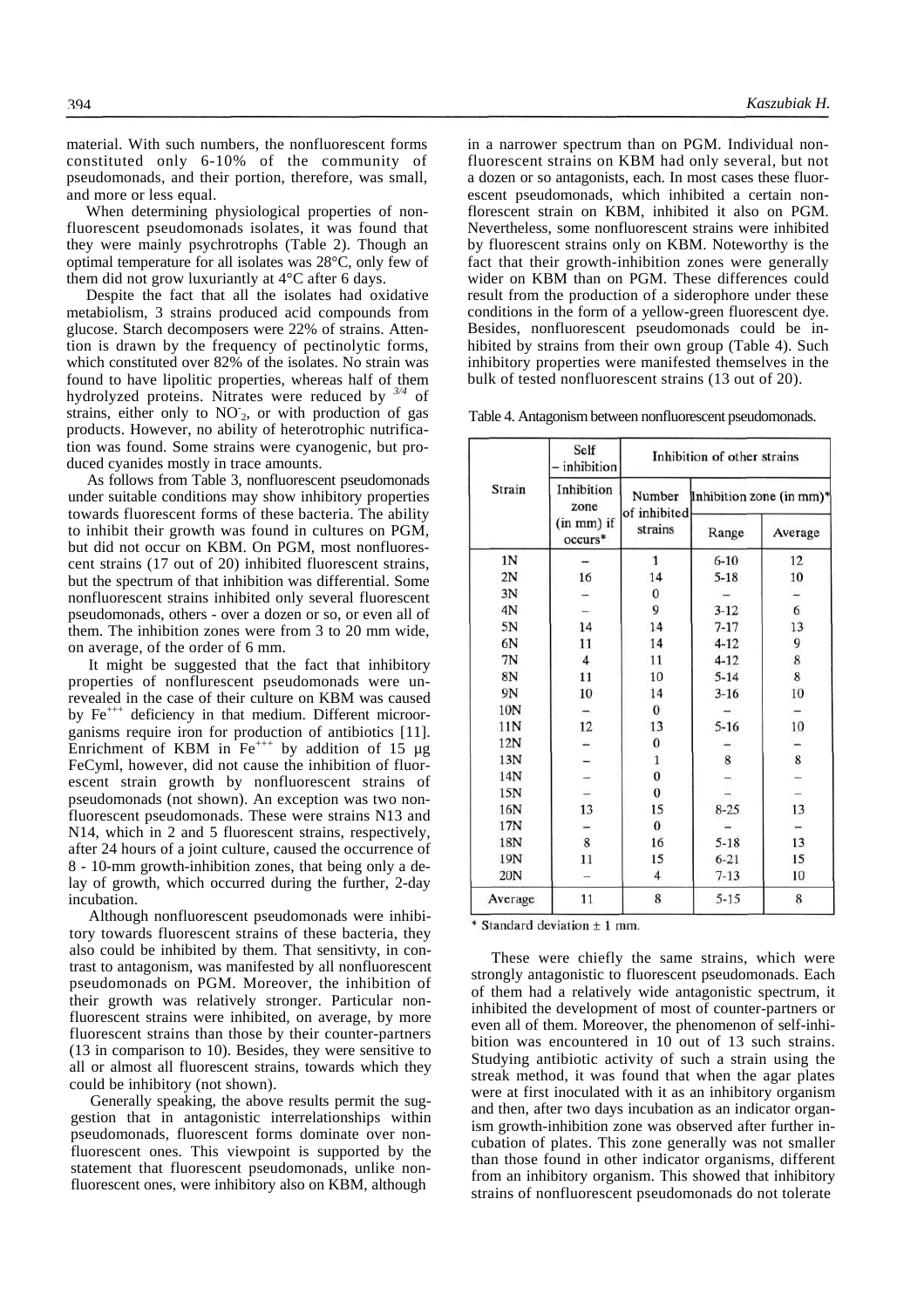|                                              |                                                 | Antagonism |                          | Sensitivity                                      |                          |                                       |  |  |
|----------------------------------------------|-------------------------------------------------|------------|--------------------------|--------------------------------------------------|--------------------------|---------------------------------------|--|--|
| Strains of<br>nonfluorescent<br>pseudomonads | Number of                                       |            | Inhibition zone (in mm)* | Number of                                        | Inhibition zone (in mm)* |                                       |  |  |
|                                              | actinomycetes<br>strains inhibited<br>on PGM**  | Range      | Average                  | actinomycetes<br>strains inhibitory<br>on PDA*** | Range                    | Average                               |  |  |
| 1 <sub>N</sub>                               | $\bf{0}$                                        | $\bf{0}$   | $\boldsymbol{0}$         | 2                                                | $15-17$                  | 16                                    |  |  |
| 2N                                           | 10                                              | $3 - 14$   | 9                        | 5                                                | $10 - 21$                | 15                                    |  |  |
| 3N                                           | $\boldsymbol{0}$                                | $\bf{0}$   | $\pmb{0}$                | 8                                                | $3 - 17$                 | $\bf8$                                |  |  |
| 4N                                           |                                                 | $5 - 7$    | 6                        |                                                  | $15 - 24$                | 20                                    |  |  |
| 5N                                           | $\frac{2}{8}$                                   | $3 - 17$   | 11                       | $\frac{2}{3}$                                    | $12 - 18$                | 15                                    |  |  |
| 6N                                           | 10                                              | $3 - 13$   | 8                        |                                                  | $7 - 12$                 | 10                                    |  |  |
| 7N                                           | $\overline{4}$                                  | $4 - 11$   | 8                        | $\overline{4}$                                   | $5 - 11$                 | $\bf 8$                               |  |  |
| 8N                                           | 13                                              | $5 - 15$   | 10                       | 3                                                | $9 - 21$                 | 15                                    |  |  |
| 9N                                           | 13                                              | $5 - 15$   | 9                        | 3                                                | $5 - 14$                 | $\bf 8$                               |  |  |
| 10N                                          | 3                                               | $4 - 11$   | 9                        |                                                  | $13 - 14$                | 14                                    |  |  |
| 11N                                          | 13                                              | $5 - 22$   | 11                       | 4                                                | 14-20                    | 17                                    |  |  |
| 12N                                          |                                                 | $5 - 7$    | 6                        | $\mathbf{1}$                                     | $12 - 15$                | 14                                    |  |  |
| 13N                                          | $\begin{array}{c} 3 \\ 2 \\ 3 \\ 3 \end{array}$ | $4 - 7$    | 6                        |                                                  | $5 - 10$                 | $\overline{\phantom{a}}$              |  |  |
| 14N                                          |                                                 | $5 - 13$   | 10                       | $\frac{2}{3}$                                    | $6 - 24$                 | 14                                    |  |  |
| 15N                                          |                                                 | $4 - 10$   | 8                        | $\overline{\mathbf{3}}$                          | $6 - 25$                 | 14                                    |  |  |
| 16N                                          | 16                                              | $6 - 21$   | 13                       | 6                                                | $3 - 25$                 | 13                                    |  |  |
| 17N                                          | 3                                               | $6 - 7$    | $\boldsymbol{7}$         | 4                                                | $6 - 16$                 | 14                                    |  |  |
| 18N                                          | 17                                              | $5 - 22$   | 14                       | 3                                                | $3-10$                   |                                       |  |  |
| 19N                                          | 14                                              | $5 - 23$   | 14                       | 5                                                | $7 - 18$                 | $\begin{array}{c} 8 \\ 9 \end{array}$ |  |  |
| 20N                                          | 5                                               | $5 - 11$   | 9                        | $\overline{4}$                                   | $6 - 19$                 | 11                                    |  |  |
| Average                                      | $\overline{7}$                                  | $4 - 11$   | 8                        | $\overline{4}$                                   | $7 - 18$                 | 13                                    |  |  |

Table 5. Antagonism and sensitivity of 20 nonfluorescent pseudomonads strains to 20 strains of actinomycetes.

\* Standard deviation ± 1 mm, \*\* Pridham - Gottieb's medium, \*\*\* Pepton - glucose medium.

better than their counter-partners its own toxic metabolites gradually accumulated in the medium.

The phenomenon of antagonism was also characteristic of interrelationships between nonfluorescent pseudomonads and soil actinomycetes (Table 5). Inhibitory towards actinomycetes were 18 out of 20 nonfluorescent pseudomonads. Sensitivity to these pseudomonads was displayed by 17 out of 19 actinomycetes. Like in the action on fluorescent pseudomonads, particular nonfluorescent strains had a different antagonistic spectrum towards actinomycetes. More or less half the strains inhibited the growth of 10 to a dozen or so actinomycetes. while another half inhibited the growth of only several strains. Growth-inhibition zones ranged from several, to dozen or so millimeters. Inhibitory effect in relation to actinomycetes was not so frequent as in relation to fluorescent pseudomonads. In our system of experiments (20 nonfluorescent strains, 20 fluorescent strains and 19 actinomycetes), the inhibitory effect towards fluorescent pseudomonads was found in 201 cases out of 400 theoretically possible records (i.e. in 50% of such cases), whereas that towards actinomycetes was found in 142 cases out of 380 possible (i.e in 37%).

It has also been found that actinomycetes, similar to fluorescent pseudomonads, could not only be sensitive towards nonfluorescent pseudomonads, but could also be antagonistic to them. However, that antagonism, in contrast to sensitivity, was displayed only by part of actinomycetes, i.e. by only 12 studied strains. Sensitivity towards actinomycetes was observed in all examined nonfluorescent pseudomonads, but from the other hand their particular strains responded only to no more than several (1-8) strains of actinomycetes.

Unlike interrelationships between nonfluorescent and fluorescent pseudomonads, the sensitivity of nonfluorescent forms to actinomycetes was noted more rarely than their inhibition, i.e. only in 18% of theoretically possible cases in comparison with 35%. However, when measuring the growth-inhibition zones produced by actinomycetes, attention was drawn by their relatively significant width, larger than those produced by nonfluorescent pseudomonads.

If, as mentioned above in the description of results, the occurrence of a strictly two-sided antagonism between nonfluorescent and fluorescent pseudomonads was quite frequent, such relationship between nonfluorescent pseudomonads and actinomycetes occurred only sometimes. There were only 6 actinomycetes, which were simultaneously sensitive and antagonistic to 4 nonfluorescent strains of pseudomonads.

We agree that evaluation of results obtained in studies with actinomycetes should be done cautiously in view of the fact that both antagonism and sensitivity of these organisms were investigated under different conditions than antagonism within pseudomonads. As reported in the description of the applied methods, they were grown on PDA, not on PGM or KBM which as found previously [6], were unsuitable for demonstration of inhibitory properties of our strains. For that reason there is, among others, no certainty whether such two-sided antagonism,